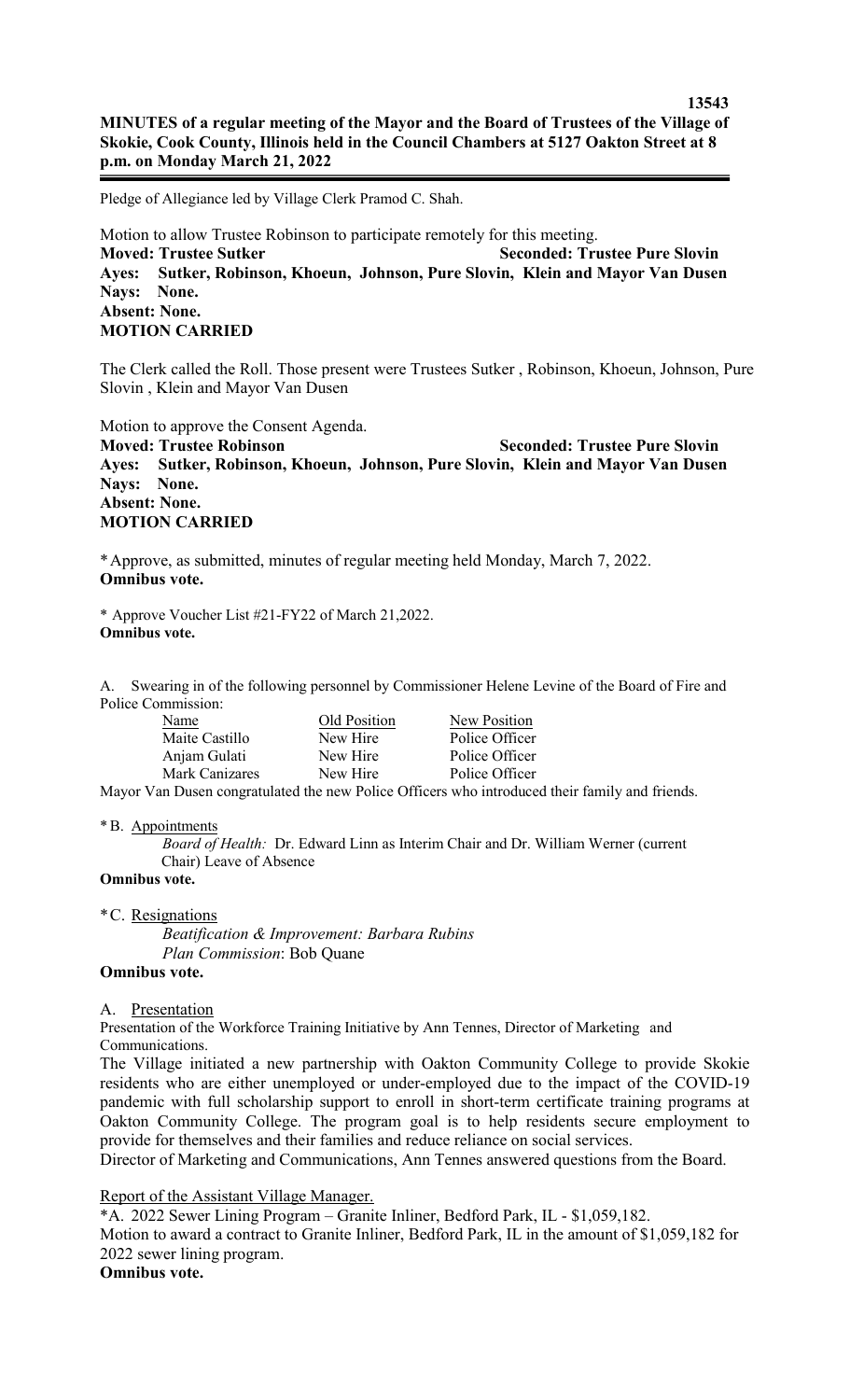## **13544 Meeting of the Mayor and Board of Trustees Monday, March 21, 2022 Page Two**

B. Request for Executive Session.

Motion to approve the request for an Executive Session pursuant to Section 2, Paragraph C.5 and C.6 of the State of Illinois Open Meeting Act at the end of the regular meeting and to adjourn therefrom.

**Moved: Trustee Sutker Seconded: Trustee Khoeun Ayes: Sutker, Robinson, Khoeun, Johnson, Pure Slovin, Klein and Mayor Van Dusen Nays: None. Absent: None. MOTION CARRIED**

Report of the Corporation Counsel. CONSENT: \*A. Ordinance 22-3-Z-4595 Motion to adopt an ordinance granting site plan approval for the construction of an addition to Niles North High School at 9800 Lawler Avenue, Skokie, Illinois, in an R1 Single-Family district (2021-32P). This item is on the consent agenda for second reading and adoption. **Omnibus vote.**

FIRST READING:

B. Resolution 22-3-R-1529

Motion to adopt a resolution approving and authorizing a redevelopment agreement with Old Orchard Urban Limited Partnership for the Westfield Old Orchard Center. This item is on the agenda for first reading and adoption.

**Moved: Trustee Klein Seconded: Trustee Khoeun Ayes: Sutker, Robinson, Khoeun, Pure Slovin, Klein and Mayor Van Dusen Nays: Johnson Absent: None. MOTION CARRIED**

Public Comment.

Public comments were received from Linda Ortolano regarding Carvana, Old Orchard Tax and the survey, and Lisa Silverman regarding the Pre-Meeting Report.

Mayor Van Dusen expressed condolences to the family of Walt Holden, who passed away a few days ago. He was active in the Lyons Club and always volunteered in the Village of Skokie.

Adjournment. Motion to adjourn at 8:42 p.m. **Moved: Trustee Sutker Seconded: Trustee Klein Ayes: Sutker, Robinson, Khoeun, Johnson, Pure Slovin, Klein and Mayor Van Dusen Nays: None. Absent: None. MOTION CARRIED**

> ------------------------------- Pramod Shah, Village Clerk

Approved:

---------------------------------- Mayor Van Dusen